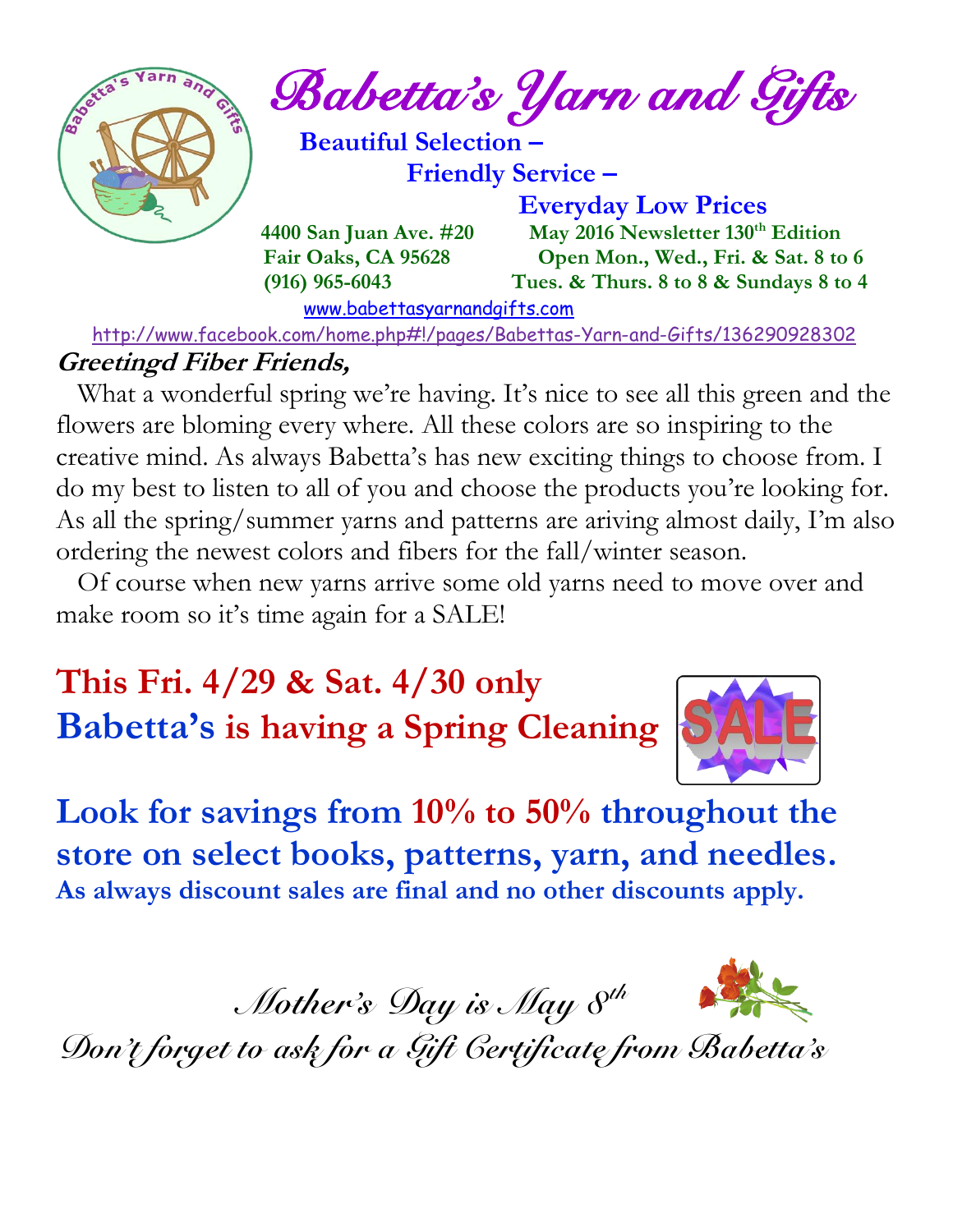## What's new?



As seen in Vogue Knitting













New from Rowan **Soft Yak** A silky light cotton/Yak blend with beautiful designs and year-round style choices

From **Plymouth Yarn Co**. the latest colors of Encore Worsted, Happy Feet sock yarn in 100 gram skeins, Linaza Hand Dye, Nako Arya, Yarnimal Bear Scarf Kits,

Cottonation & Cashmere de Cotone **Universal Yarns** Bamboo Pop For Better or Worsted from **Anzula Hayfield** baby yarn in DK & Chunky **Lucci** Hand Dyed Mystique New bags from **Della Q Chia Goo** Bamboo crochet hooks & Tunisian hooks Kits from **The Loom & Kauni**

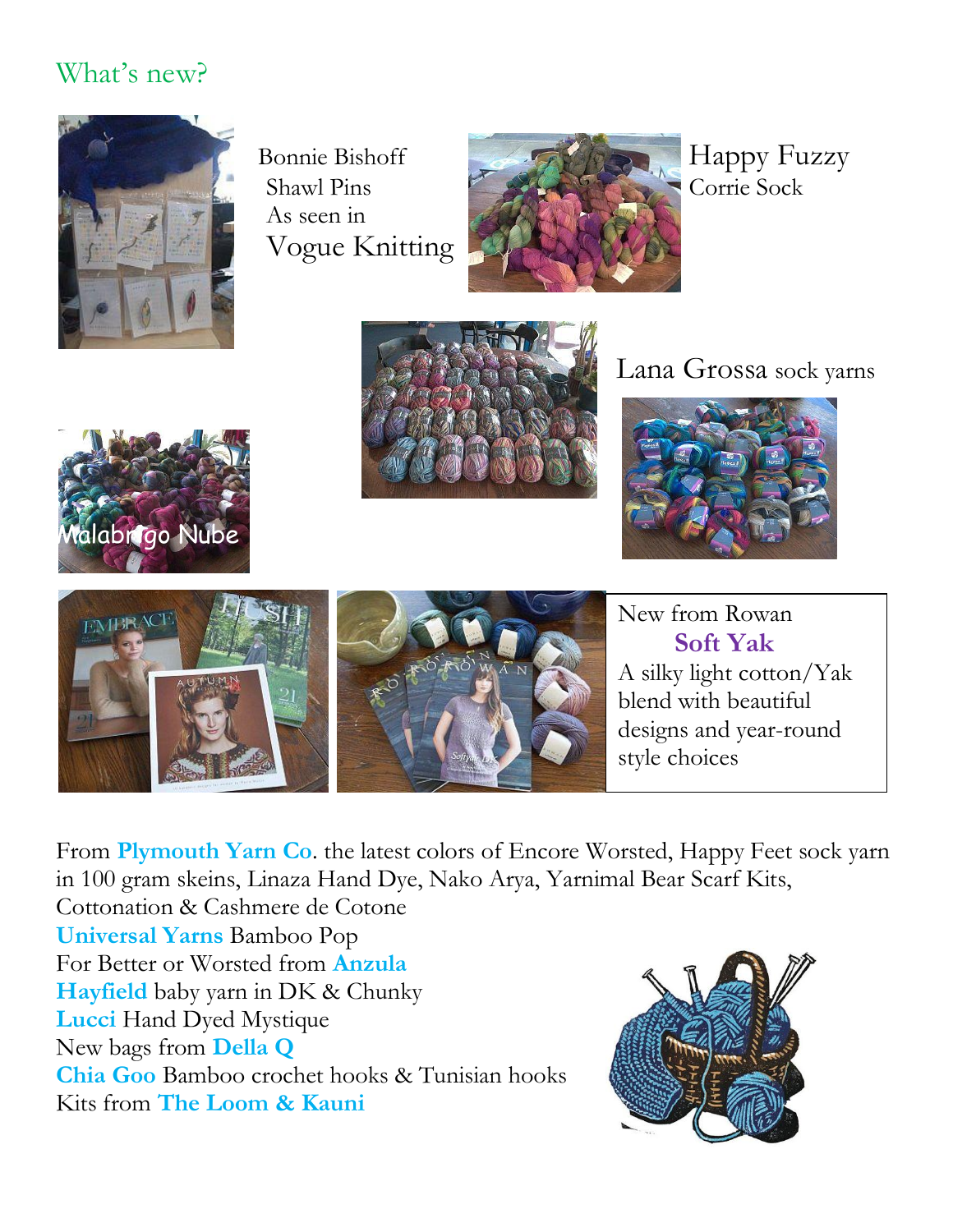## **Classes for May 2016 at Babetta's**

 *In our project classes you can learn to knit anything from scarves to socks to felted purses to lace shawls to hats to sweaters. Pick your project and join in the fun. Our knitters inspire each other to try new things by sharing ideas and showing off their latest creation. Sign up for one of our classes and you will receive a coupon for 10% off.*

 **Pre-registration is required as class sizes are limited. Please choose your dates carefully. Because of scheduling conflicts and complications, make-up classes will only be allowed under special circumstances and individual consideration.**

#### **Tuesdays May 3, 10, & 17**

Knitting Project 10am – 11:30am fee \$50 Knitting Project 6pm – 7:30pm fee \$50

#### **Wednesdays May 4, 11 & 18**

Knitting Project 1pm – 2:30pm fee \$50 Knitting Project 3:30pm- 5pm fee \$50

#### **Thursday May 5, 12 & 19**

Knitting Project 6pm – 7:30pm fee \$50 Knitting Project 10am – 11:30am fee \$50

**Saturdays May 7, 14 & 21 Knitting Project 4pm – 5:30pm fee \$50.**

#### **Private Lessons**

Knitting or Crochet \$20 an hour Group Knitting or Crochet Private lessons \$15 an hour per person. Spinning or weaving \$25 an hour Group rates are \$20 an hour per person. 50% deposit required when scheduling. Cancellations with less than 24 hour notice will forfeit deposit with exceptions for emergencies. Other cancellations can be transferred to rescheduled lessons or store credit.

### **Charity Knitting Group**

 How would you like to do some charity knitting/crocheting with a lovely group of people? **"The Purls of Fair Oaks"** meets the second Thursday of every month from 10am to noon here at **Babetta's.** This wonderful group of knitters makes newborn hats for local hospitals as well as other local charity groups. If you'd like to come join the group there's always room for more. This month's date is May 11. If you'd like to drop off any knitted or crocheted donation items you can do that at any time and I will pass them on.

Don't forget about our ongoing **"Food Drive"** Bring a non-perishable food item on your next visit and you'll be entered to win a \$25 Babetta's Gift certificate. Drawing takes place the last day of every month. These items are distributed in our own community to those in need.